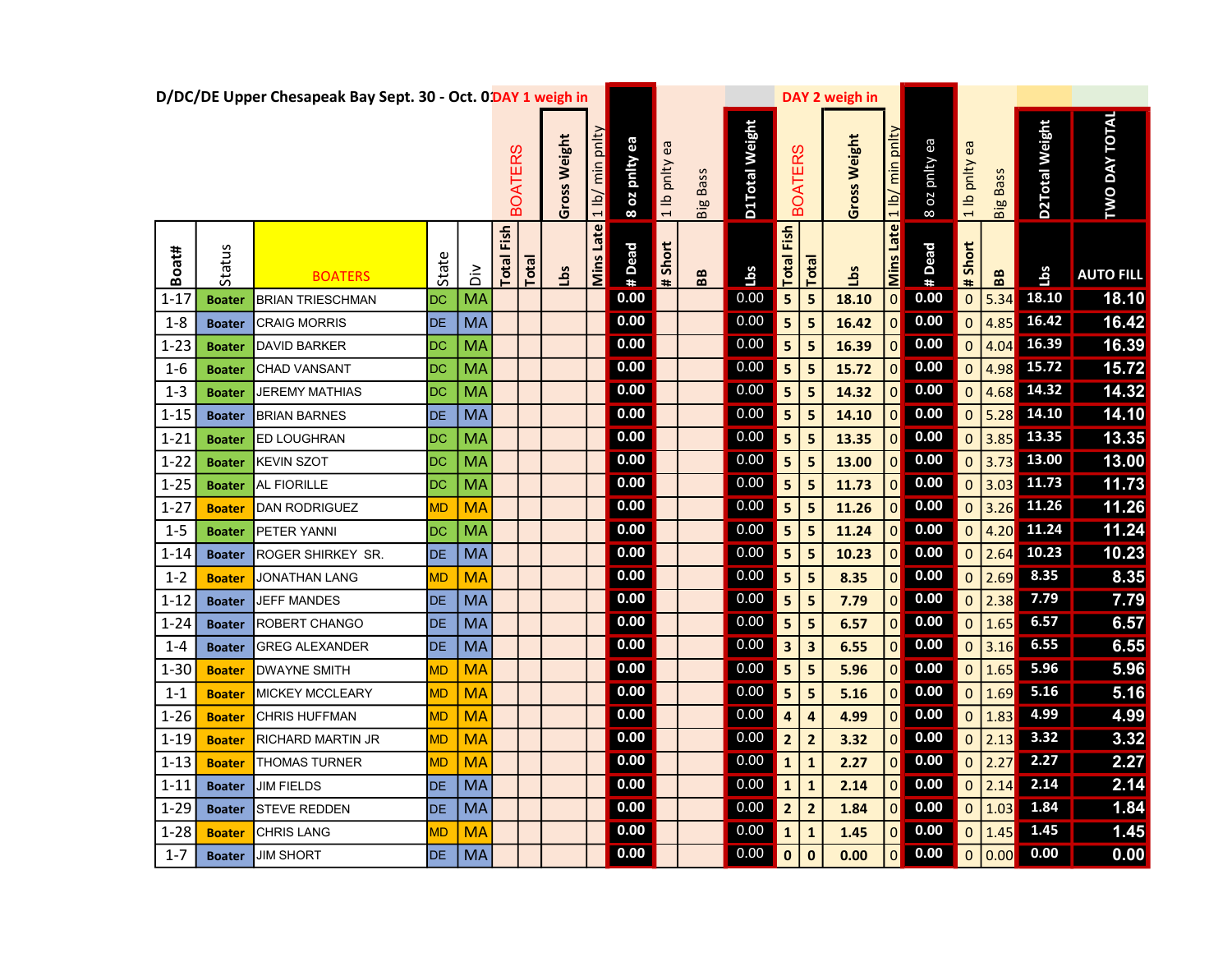| $1-9$    | <b>Boater</b> | <b>ITIM MCGLENN</b>          | IDC.       | MA        |  |      | 0.00 |  | 0.00     | 10 I  | ∣0    | 0.00   | 0              | 0.00 |                     | 0.00   | 0.00   |
|----------|---------------|------------------------------|------------|-----------|--|------|------|--|----------|-------|-------|--------|----------------|------|---------------------|--------|--------|
| $1-10$   | <b>Boater</b> | LARRY KUNKEL                 | <b>MD</b>  | <b>MA</b> |  |      | 0.00 |  | 0.00     | l 0 l | 0     | 0.00   | $\Omega$       | 0.00 |                     | 0.00   | 0.00   |
| $ 1-16 $ |               | <b>Boater LANDY KENT</b>     | <b>IDE</b> | I MA      |  |      | 0.00 |  | $0.00$ 0 |       | 0     | 0.00   | $\overline{0}$ | 0.00 | 0 0.00              | 0.00   | 0.00   |
| $1-18$   |               | <b>Boater STEPHEN MILLER</b> | IDC.       | MA        |  |      | 0.00 |  | 0.00     | I 0 I | 0     | 0.00   | 0              | 0.00 | $\overline{0}$ 0.00 | 0.00   | 0.00   |
| $1-20$   |               | <b>Boater ROBERT SMITH</b>   | <b>IDE</b> | MA        |  |      | 0.00 |  | 0.00     | l 0 l | 0     | 0.00   | 0              | 0.00 | $0$ 0.00            | 0.00   | 0.00   |
|          |               |                              | TOTALS     |           |  | 0.00 |      |  | 0.00     |       | 99 99 | 222.25 |                |      |                     | 222.25 | 222.25 |

|          |               |                           | IUIALJ              |           |                |                | <b>0</b> 0.00 | v.vv |  |  |            |       | JJ JJ LLL.LJ | ------ | LLL.LJ |
|----------|---------------|---------------------------|---------------------|-----------|----------------|----------------|---------------|------|--|--|------------|-------|--------------|--------|--------|
|          |               | <b>RANGER CUP WINNER:</b> | <b>Brian Barnes</b> |           |                |                |               |      |  |  |            |       |              |        |        |
|          |               | <b>STATE PRIDE</b>        |                     |           |                |                |               |      |  |  |            |       |              |        |        |
|          |               | TOP 4 each state          |                     |           |                |                | Total         |      |  |  | TEAM TOTAL |       |              |        |        |
| $1 - 1$  | <b>Boater</b> | <b>MICKEY MCCLEARY</b>    | <b>MD</b>           | <b>MA</b> | 51             | 5              | 5.16          |      |  |  |            |       |              |        |        |
| $1 - 26$ | <b>Boater</b> | <b>CHRIS HUFFMAN</b>      | <b>MD</b>           | <b>MA</b> | 4              | $\overline{a}$ | 4.99          |      |  |  |            |       |              |        |        |
| $1 - 27$ | <b>Boater</b> | DAN RODRIGUEZ             | <b>MD</b>           | <b>MA</b> | 51             |                | 5 11.26       |      |  |  |            |       |              |        |        |
| $1 - 28$ | <b>Boater</b> | <b>CHRIS LANG</b>         | <b>MD</b>           | <b>MA</b> | $1\vert$       |                | 1.45          |      |  |  |            | 22.86 | 34.32        |        | 57.18  |
| $1 - 25$ | <b>Boater</b> | <b>AL FIORILLE</b>        | DC                  | MA        | 51             |                | 5 11.73       |      |  |  |            |       |              |        |        |
| $1 - 22$ | <b>Boater</b> | <b>KEVIN SZOT</b>         | DC                  | <b>MA</b> | 51             | -5 I           | 13.00         |      |  |  |            |       |              |        |        |
| $1 - 6$  | <b>Boater</b> | <b>CHAD VANSANT</b>       | DC.                 | MA        | 51             |                | 5 15.72       |      |  |  |            |       |              |        |        |
| $1 - 18$ | <b>Boater</b> | <b>STEPHEN MILLER</b>     | DC.                 | <b>MA</b> | 01             | 01             | 0.00          |      |  |  |            | 40.45 | 9.98         |        | 50.43  |
| $1 - 8$  | <b>Boater</b> | <b>CRAIG MORRIS</b>       | DE                  | MA        | 5 <sub>l</sub> | 51             | 16.42         |      |  |  |            |       |              |        |        |
| $1 - 14$ | <b>Boater</b> | <b>ROGER SHIRKEY SR.</b>  | DE                  | MA        | 5 <sub>l</sub> | 51             | 10.23         |      |  |  |            |       |              |        |        |
| $1 - 12$ | <b>Boater</b> | <b>JEFF MANDES</b>        | DE                  | MA        | 51             | 5              | 7.79          |      |  |  |            |       |              |        |        |
| $1 - 4$  | <b>Boater</b> | <b>GREG ALEXANDER</b>     | DE.                 | MA        | 31             | 3              | 6.55          |      |  |  |            | 40.99 | 28.06        |        | 69.05  |
|          |               |                           |                     |           |                |                |               |      |  |  |            |       |              |        |        |
|          |               |                           |                     |           |                |                |               |      |  |  |            |       |              |        |        |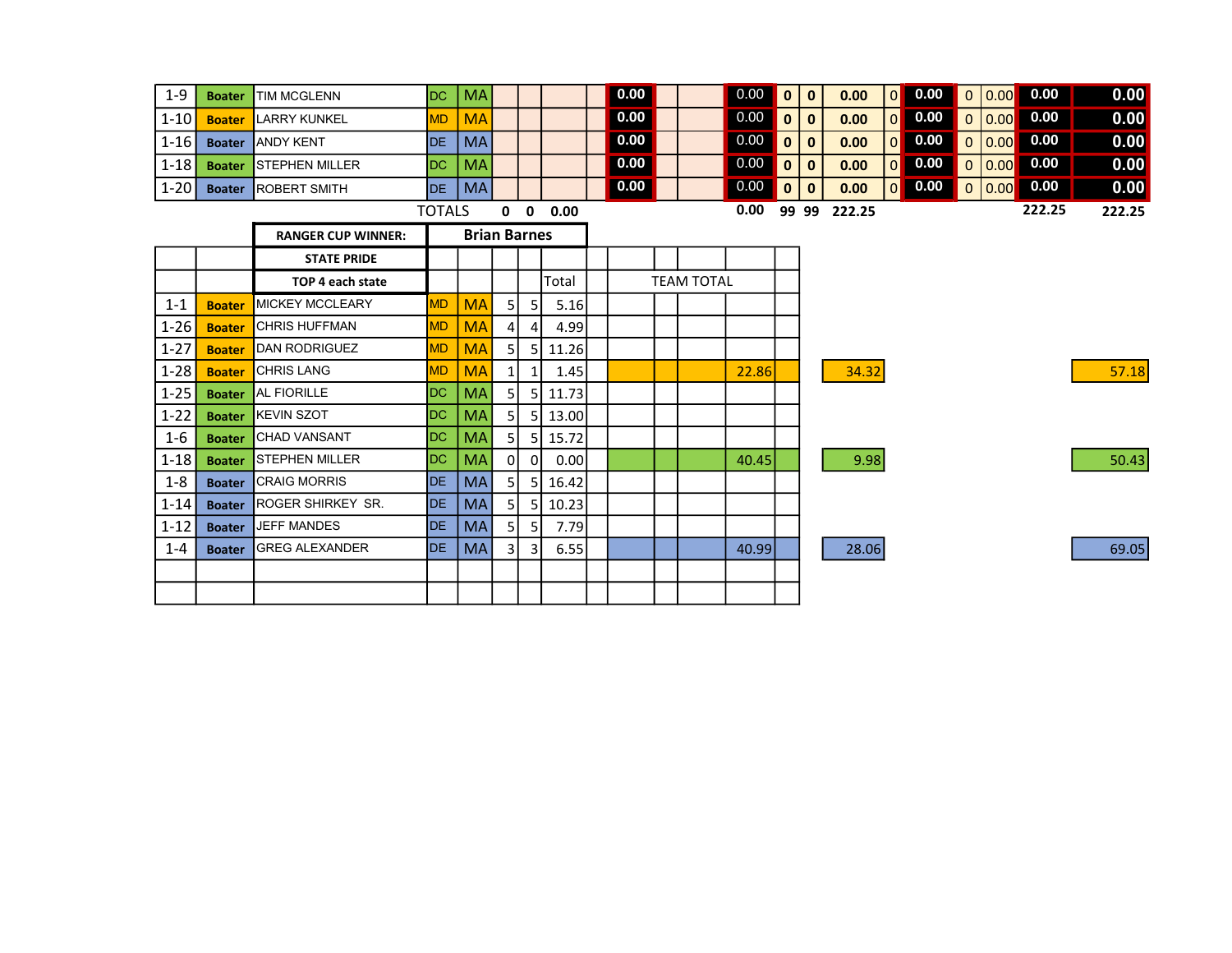|          |          |                | 113 MD/DC/DE Upper Chesapeak Bay Sept. 30 - Oct. 01, 201DAY 1 weigh in |           |                    |                   |                    |              |                 |                    |               |                   |                 |                         |                         | DAY 2 weigh in |                 |                                                                      |                |                         |                       |                      |  |
|----------|----------|----------------|------------------------------------------------------------------------|-----------|--------------------|-------------------|--------------------|--------------|-----------------|--------------------|---------------|-------------------|-----------------|-------------------------|-------------------------|----------------|-----------------|----------------------------------------------------------------------|----------------|-------------------------|-----------------------|----------------------|--|
|          |          |                |                                                                        |           |                    | Co-Anglers        |                    | Gross Weight | 1 lb/ min pnlty | 8 oz pnity ea      | 1 lb pnlty ea | <b>Big Bass</b>   | D1 Total Weight |                         | Co-Anglers              | Gross Weight   | 1 lb/ min pnlty | 8 oz pnity ea                                                        | 1 lb pnlty ea  | <b>Big Bass</b>         | <b>D2Total Weight</b> | <b>TWO DAY TOTAL</b> |  |
| D1 Boat# | D2Boat#  | Status         | <b>CO-ANGLERS</b>                                                      | State     | $\frac{2}{\Omega}$ | <b>Total Fish</b> | <b>Total Alive</b> | sq           | Mins Late       | # Dead             | # Short       | ${\bf B} {\bf B}$ | Lbs             | TOTAL FISH              |                         |                | Mins Late       | #Dead                                                                | $#$ Short      | ${\bf B} {\bf B}$       | Lbs                   | <b>AUTO FILL</b>     |  |
| $1 - 21$ | $1 - 23$ | <b>CoAngle</b> | <b>RON STIERSTORFER</b>                                                | <b>MD</b> | <b>MA</b>          |                   |                    |              |                 | 0.00               |               |                   | 0.00            | 5                       | $\overline{5}$          | 18.40          | 0               | 0.00                                                                 | $\mathbf{0}$   | 5.6                     | 18.40                 | 18.40                |  |
| $1 - 17$ |          |                | 1-19 CoAngler ADAM WALL                                                | <b>DE</b> | <b>MA</b>          |                   |                    |              |                 | 0.00               |               |                   | 0.00            | $\overline{5}$          | $\overline{5}$          | 13.32          |                 | $0\vert 0.00$                                                        | $\overline{0}$ | 13                      | 13.32                 | 13.32                |  |
| $1 - 10$ | $1 - 6$  |                | CoAngler NEAL MILLER                                                   | <b>DE</b> | MA                 |                   |                    |              |                 | 0.00               |               |                   | 0.00            | 5                       | $\overline{5}$          | 10.12          |                 | $0\vert 0.00$                                                        | $\mathbf{0}$   | $\overline{4}$          | 10.12                 | 10.12                |  |
| $1 - 14$ |          |                | 1-15 CoAngler JASON PIERSON                                            | <b>DC</b> | <b>MA</b>          |                   |                    |              |                 | 0.00               |               |                   | 0.00            | $\overline{4}$          | $\overline{4}$          | 8.51           |                 | $0\vert 0.00$                                                        | $\overline{0}$ | 4                       | 8.51                  | 8.51                 |  |
| $1 - 25$ | $1 - 9$  |                | CoAngler ROGER SHIRKEY                                                 | <b>DE</b> | <b>MA</b>          |                   |                    |              |                 | 0.00               |               |                   | 0.00            | $\overline{\mathbf{5}}$ | $\overline{5}$          | 8.03           |                 | $0\vert 0.00$                                                        | $\mathbf{0}$   | 5                       | 8.03                  | 8.03                 |  |
| $1 - 28$ |          |                | 1-30 CoAngler CORNELIUS VANDRUNEN                                      | <b>DE</b> | <b>MA</b>          |                   |                    |              |                 | 0.00               |               |                   | 0.00            | $\overline{4}$          | $\overline{4}$          | 7.88           |                 | $0\quad 0.00$                                                        | $\overline{0}$ | $\mathbf{3}$            | 7.88                  | 7.88                 |  |
| $1 - 15$ |          |                | 1-13 CoAngler CHRIS MORRISON                                           | DC        | <b>MA</b>          |                   |                    |              |                 | 0.00               |               |                   | 0.00            | $\overline{a}$          | $\boldsymbol{A}$        | 7.51           |                 | $0o$ 0.00                                                            | $\mathbf{0}$   | $\overline{4}$          | 7.51                  | 7.51                 |  |
| $1 - 22$ | $1 - 8$  |                | <b>CoAngler</b> ROLAND BOSLEY                                          | <b>MD</b> | <b>MA</b>          |                   |                    |              |                 | 0.00               |               |                   | 0.00            | $\overline{a}$          | $\overline{4}$          | 6.85           |                 | $0\vert 0.00$                                                        | $\mathbf 0$    | $\overline{\mathbf{3}}$ | 6.85                  | 6.85                 |  |
| $1 - 27$ | $1 - 22$ |                | CoAngler DONALD HENDREN                                                | DE        | MA                 |                   |                    |              |                 | 0.00               |               |                   | 0.00            | $\overline{a}$          | 4                       | 6.30           | 0               | 0.00                                                                 | $\mathbf{0}$   | $\overline{2}$          | 6.30                  | 6.30                 |  |
| $1 - 13$ | $1 - 2$  |                | CoAngler PABLO VELAZQUEZ                                               | <b>DE</b> | <b>MA</b>          |                   |                    |              |                 | 0.00               |               |                   | 0.00            | $\overline{4}$          | $\overline{4}$          | 6.29           | 0               | 0.00                                                                 | $\mathbf{0}$   | $\overline{2}$          | 6.29                  | 6.29                 |  |
| $1-6$    |          |                | 1-24 CoAngler ROBERT YECKLEY                                           | <b>MD</b> | <b>MA</b>          |                   |                    |              |                 | 0.00               |               |                   | 0.00            | $\overline{2}$          | $\overline{2}$          | 6.10           |                 | $0\vert 0.00$                                                        | $\mathbf{0}$   | 4                       | 6.10                  | 6.10                 |  |
| $1 - 2$  | $1 - 27$ |                | CoAngler BRYAN SCHWAGER                                                | <b>DE</b> | <b>MA</b>          |                   |                    |              |                 | 0.00               |               |                   | 0.00            | $\overline{\mathbf{5}}$ | $\overline{\mathbf{5}}$ | 5.22           | 0               | 0.00                                                                 | $\mathbf{0}$   | 1.9                     | 5.22                  | 5.22                 |  |
| $1 - 18$ | $1 - 4$  |                | <b>CoAngler</b> RICHARD SUSSAN                                         | <b>MD</b> | <b>MA</b>          |                   |                    |              |                 | $\vert 0.00 \vert$ |               |                   | 0.00            | $\overline{3}$          | $\mathbf{3}$            | 4.97           |                 | $0\quad 0.00$                                                        | $\mathbf{0}$   | $\overline{2}$          | 4.97                  | 4.97                 |  |
| $1 - 30$ |          |                | 1-17 CoAngler RAY ONEAL                                                | DE        | <b>MA</b>          |                   |                    |              |                 | 0.00               |               |                   | 0.00            | $\overline{3}$          | $\mathbf{3}$            | 4.22           | 0               | 0.00                                                                 | $\mathbf{0}$   | 2.3                     | 4.22                  | 4.22                 |  |
| $1 - 5$  |          |                | 1-11 CoAngler DANNY VASS                                               | <b>MD</b> | <b>MA</b>          |                   |                    |              |                 | 0.00               |               |                   | 0.00            | $\sqrt{3}$              | $\overline{\mathbf{3}}$ | 4.10           |                 | $\begin{array}{ c c } \hline \textbf{0} & \textbf{0.00} \end{array}$ | $\overline{0}$ | 1.8                     | 4.10                  | 4.10                 |  |
| $1 - 23$ | $1 - 5$  |                | <b>CoAngler</b> KEN ROSE                                               | <b>MD</b> | <b>MA</b>          |                   |                    |              |                 | 0.00               |               |                   | 0.00            | $\overline{2}$          | $\overline{2}$          | 3.94           |                 | $0\quad 0.00$                                                        | $\mathbf{0}$   | $\overline{2}$          | 3.94                  | 3.94                 |  |
| $1 - 24$ |          |                | 1-29 CoAngler ROBERT REID                                              | <b>DC</b> | <b>MA</b>          |                   |                    |              |                 | 0.00               |               |                   | 0.00            | $\overline{\mathbf{3}}$ | $\overline{\mathbf{3}}$ | 3.82           |                 | $\begin{array}{ c c } \hline \textbf{0} & \textbf{0.00} \end{array}$ | $\overline{0}$ | $\overline{2}$          | 3.82                  | 3.82                 |  |
| $1 - 19$ |          |                | 1-18 CoAngler RODNEY OBERDICK                                          | <b>DE</b> | <b>MA</b>          |                   |                    |              |                 | $\vert 0.00 \vert$ |               |                   | 0.00            | $\overline{4}$          | 4                       | 3.62           |                 | $0\vert 0.00$                                                        | $\mathbf{0}$   | $\mathbf 1$             | 3.62                  | 3.62                 |  |
| $1 - 11$ | $1 - 3$  |                | <b>CoAngler</b> STEVE MYERS                                            | <b>MD</b> | <b>MA</b>          |                   |                    |              |                 | 0.00               |               |                   | 0.00            | $\overline{2}$          | $\overline{2}$          | 2.83           |                 | $0\vert 0.00$                                                        | $\mathbf{0}$   | $\overline{2}$          | 2.83                  | 2.83                 |  |
| $1 - 26$ | $1 - 1$  |                | CoAngler J.R. CLARK                                                    | <b>DE</b> | <b>MA</b>          |                   |                    |              |                 | 0.00               |               |                   | 0.00            |                         |                         | 2.57           | 0               | 0.00                                                                 | $\mathbf 0$    | $\overline{\mathbf{3}}$ | 2.57                  | 2.57                 |  |
| $1 - 12$ |          |                | 1-28 CoAngler ANTHONY STAFFORD                                         | <b>DC</b> | <b>MA</b>          |                   |                    |              |                 | 0.00               |               |                   | 0.00            |                         | $\mathbf{1}$            | 2.27           |                 | $0\vert 0.00$                                                        | $\mathbf{0}$   | $\overline{2}$          | 2.27                  | 2.27                 |  |